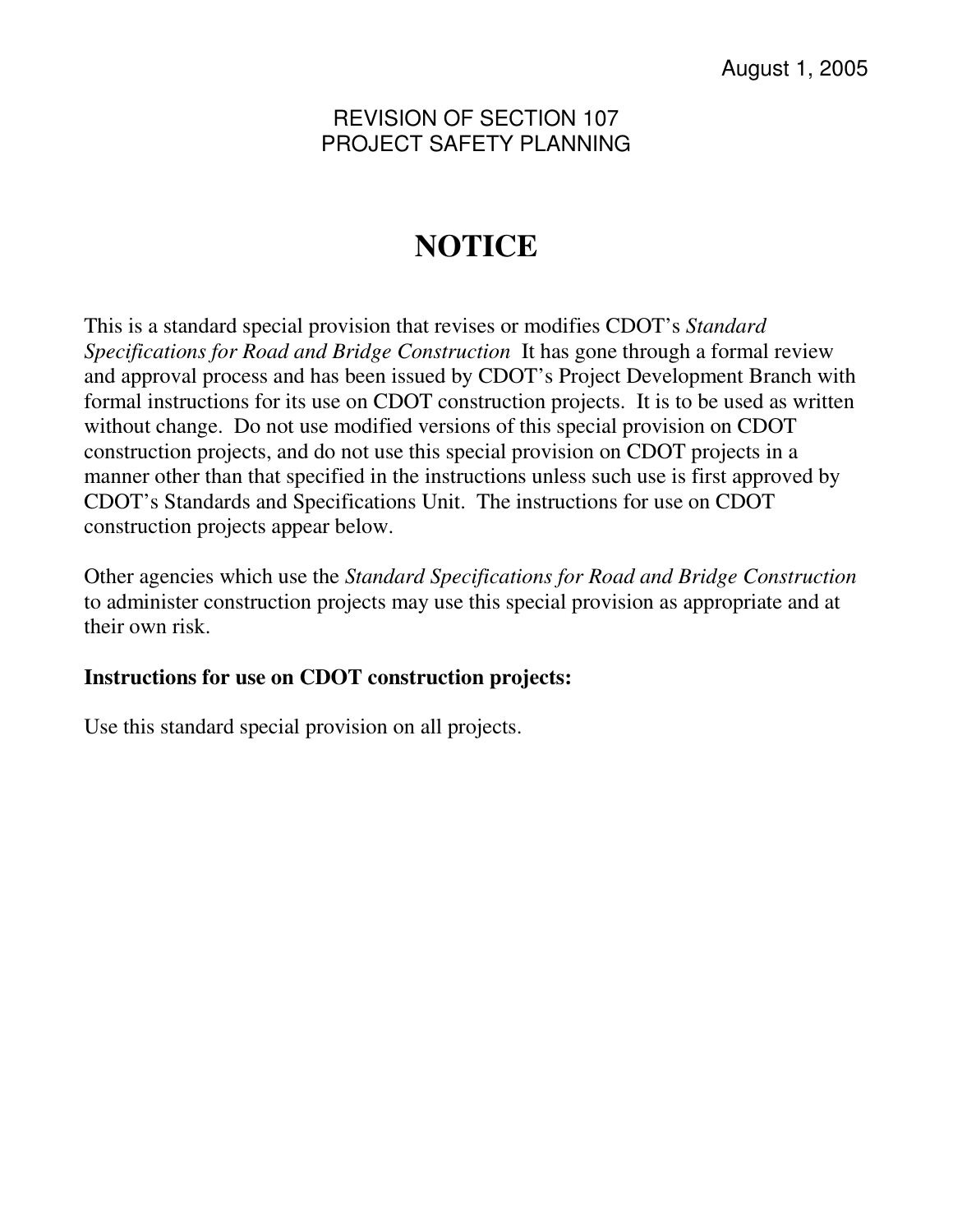Section 107 of the Standard Specifications is hereby revised for this project as follows:

Delete subsection 107.06 and replace with the following:

## **107.06. Safety, Health, and Sanitation Provisions.**

- (a) Contractor Responsibilities. The Contractor shall ensure compliance with applicable Federal, State, and local laws, rules, regulations, and guidelines governing safety, health and sanitation, including but not limited to the Project Safety Management Plan (Plan) described below, the Occupational Safety and Health Act, 29 CFR 1910, 29 CFR 1926, Mine Safety and Health Administration (MSHA), Title 30 CFR, the "Colorado Work Zone Best Practices Safety Guide", national consensus standards, and the Drug-Free Workplace Act (Public Law 100-690 Title V, subtitle D, 41 USC 701 et seq.). The Contractor shall provide all safeguards, safety devices, and protective equipment, and shall take all other actions necessary to protect the life, safety and health of persons working at or visiting the project site, and of the public and property in connection with the performance of the work covered by the Contract. In the case of conflicting requirements, the more stringent of the requirements shall apply. The Contractor shall require that all operations and work practices by Contractor, subcontractors, suppliers, and Department personnel comply with the provisions of the Plan.
- (b) Safety Officer. Prior to the start of construction, the Contractor shall designate a Safety Officer and an alternate, who shall be responsible for the coordination of safety activities, and preparation and implementation of the Plan.
- (c) Competent Persons. Prior to the start of construction, the Contractor shall designate at least one competent person for each of the construction activities being completed. Construction activities and safety considerations that must be addressed shall include, but are not limited to: lead abatement, hearing protection, respiratory protection, rigging, assured grounding, scaffolding, fall protection, cranes, trenching and excavating, steel erection, underground construction (including caissons and cofferdams), demolition, blasting and the use of explosives, stairways and ladders, asbestos, and confined space. The appropriate competent persons shall be present on the project site at all times during construction activities. A competent person is an individual who, by way of training, experience, or combination thereof, is knowledgeable of applicable standards, is capable of identifying existing and predictable workplace hazards relating to a specific construction activity, is designated by the employer, and has authority to take appropriate actions.
- (d) Project Safety Management Plan. Prior to the start of construction, the Contractor shall prepare a written Project Safety Management Plan (Plan) which shall be specific to the project. The Plan shall include:
	- (1) Designation of a Safety Officer and an alternate, and competent persons for each construction activity as described above.
	- (2) A list of all significant and/or high-risk construction activities and safety considerations as described above, and a hazard assessment for each.
	- (3) Direction as to whether engineering, administrative, personal protection measures, training, or a combination thereof, shall be implemented to address the hazards identified in (2) above.
	- (4) Provisions for field safety meetings. The Contractor shall conduct field safety meetings at the frequency specified in the Plan, once per week at a minimum. The Contractor shall encourage participation by all persons working at the project site. Participants at these meetings shall discuss specific construction activities for that work period, results from safety inspections, required personal protective equipment, and all other necessary safety precautions.
	- (5) Provisions for project safety meetings. The Contractor shall conduct project safety meetings to discuss accidents, incidents, safety goals, near misses, and results of safety inspections. The Contractor shall notify the Engineer of the time, date, and location of these meetings, shall require participation by all persons (including Department personnel) working at the project site, and shall track attendance through sign-up lists.
	- (6) Procedures for assuring compliance by subcontractors, suppliers, and authorized visitors to the project. In addition, the Plan shall specify the measures that will be taken to discourage unauthorized personnel from entering the site.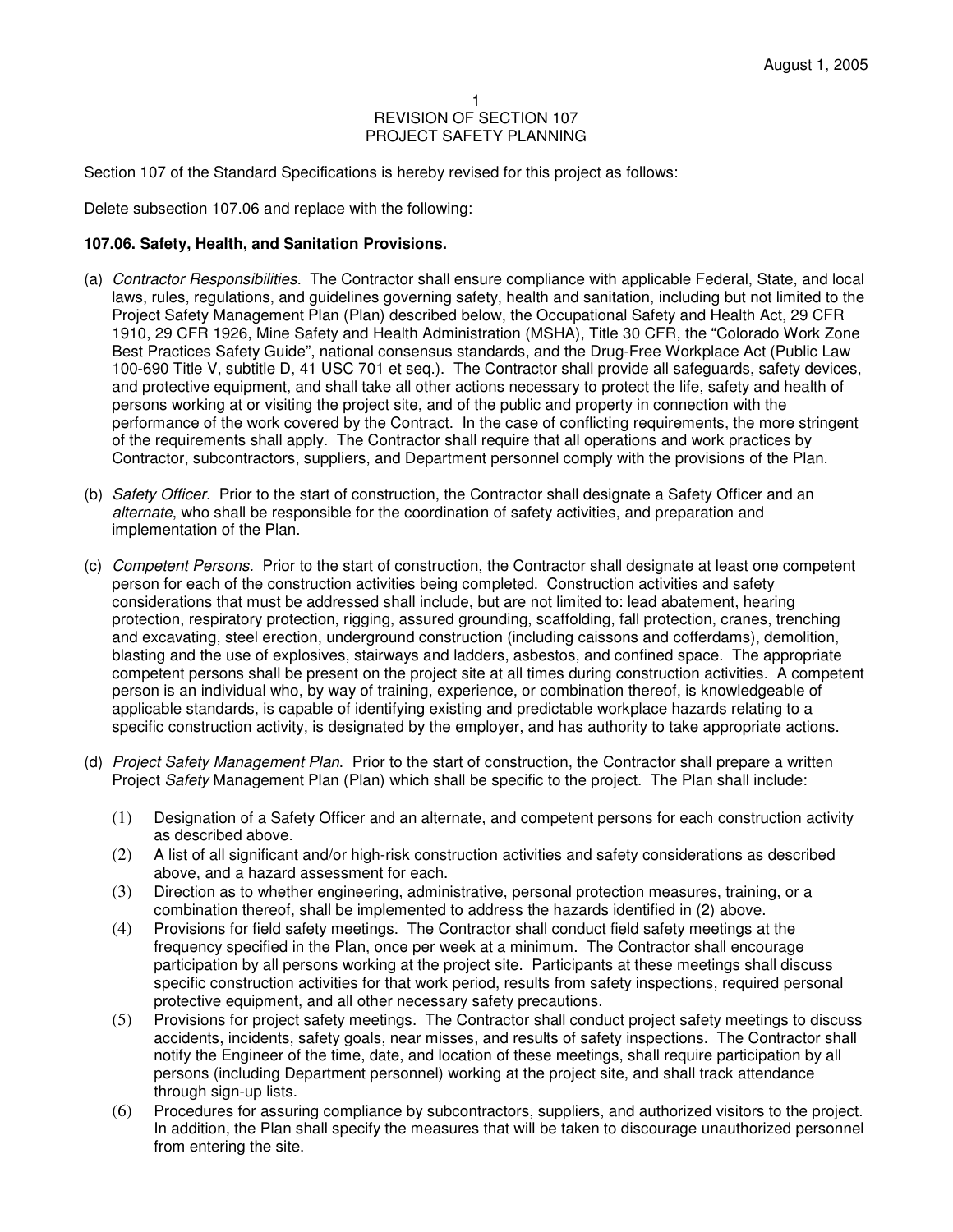- (7) Procedures to be followed in cases where workers are suspected of drug or alcohol impairment.
- (8) Provisions for project safety inspections. The Contractor shall conduct regular project safety inspections at the frequency specified in the Plan, once per month at a minimum. The Contractor shall maintain documentation on the project site, including the date of these inspections, the findings, and the corrective measures taken to address the findings.
- (9) Procedures to be followed to correct violations of the Plan by any personnel.
- (10) The notification, investigation, and implementation procedures that the Contractor shall follow in the case of a safety stand down.
- (11) The Contractor's certification as follows:

By authorized signature below, (Contractor name), hereinafter referred to as 'the Contractor', hereby certifies that this Project Safety Management Plan (Plan) complies with and meets applicable Federal, State, and local laws, rules, regulations and guidelines governing safety, health and sanitation, including but not limited to the Occupational Safety and Health Act, 29 CFR 1910, 29 CFR 1926, Mine Safety and Health Administration (MSHA), Title 30 CFR, the "Colorado Work Zone Best Practices Safety Guide", national consensus standards, and the Drug-Free Workplace Act (Public Law 100-690 Title V, subtitle D, 41 USC 701 et seq.). All operations and work practices of the Contractor will comply with this Plan. The Contractor requires that all subcontractors, suppliers and Department personnel comply with this Plan.

| (Signature of Contractor's Safety Officer or alternate) |  |
|---------------------------------------------------------|--|

 \_\_\_\_\_\_\_\_\_\_\_\_\_\_\_\_\_\_\_\_\_\_\_\_\_\_\_\_\_\_\_\_\_\_\_\_\_\_\_\_\_\_\_\_\_\_\_\_\_\_\_\_\_\_\_ **Title** 

 \_\_\_\_\_\_\_\_\_\_\_\_\_\_\_\_\_\_\_\_\_\_\_\_\_\_\_\_\_\_\_\_\_\_\_\_\_\_\_\_\_\_\_\_\_\_\_\_\_\_\_\_\_\_\_ Date

The Contractor shall submit the Plan to the Engineer for the project records, and shall provide updates to the Plan as necessary. An up-to-date copy of the Plan shall be on the project site in the Contractor's possession at all times.

- (e) Project Safety & Health Requirements. All personnel on the project site shall wear the following personal protective equipment (PPE) at all times when in the State Highway Right of Way, except when in their vehicles:
	- (1) Head protection and high visibility apparel, reflectorized for night use, and footwear, all of which shall comply with the latest appropriate national consensus standards.
	- (2) All other PPE that is stipulated by the Plan. All PPE shall comply with the latest appropriate national consensus standards.
- (f) Safety Stand-Down. The Engineer may immediately suspend all or part of any work in the case of an accident (including property damage), or catastrophe (three or more persons hospitalized in a single incident), or other situation presenting an imminent danger to life or health, such as a near miss, violation of the Plan, and/or presence of a hazardous situation. In the case of a worksite fatality directly related to the Contractor's or any subcontractor's work operations, the safety stand-down shall be mandatory. In the case of a traffic fatality unrelated to a work-zone incident in the opinion of the Engineer, the safety stand-down will not be mandatory. During any mandatory safety stand-down due to a fatality, all work on the project shall cease, except that work deemed necessary by the Engineer to immediately correct unsafe conditions. The Contractor shall be allowed to resume operations only after providing documentation, certified by the Safety Officer or alternate, regarding the corrective actions taken to prevent recurrence. The Contractor may be granted a noncompensable, excusable delay, up to three days, for the period of time during which no work was pursued due to each safety stand-down.